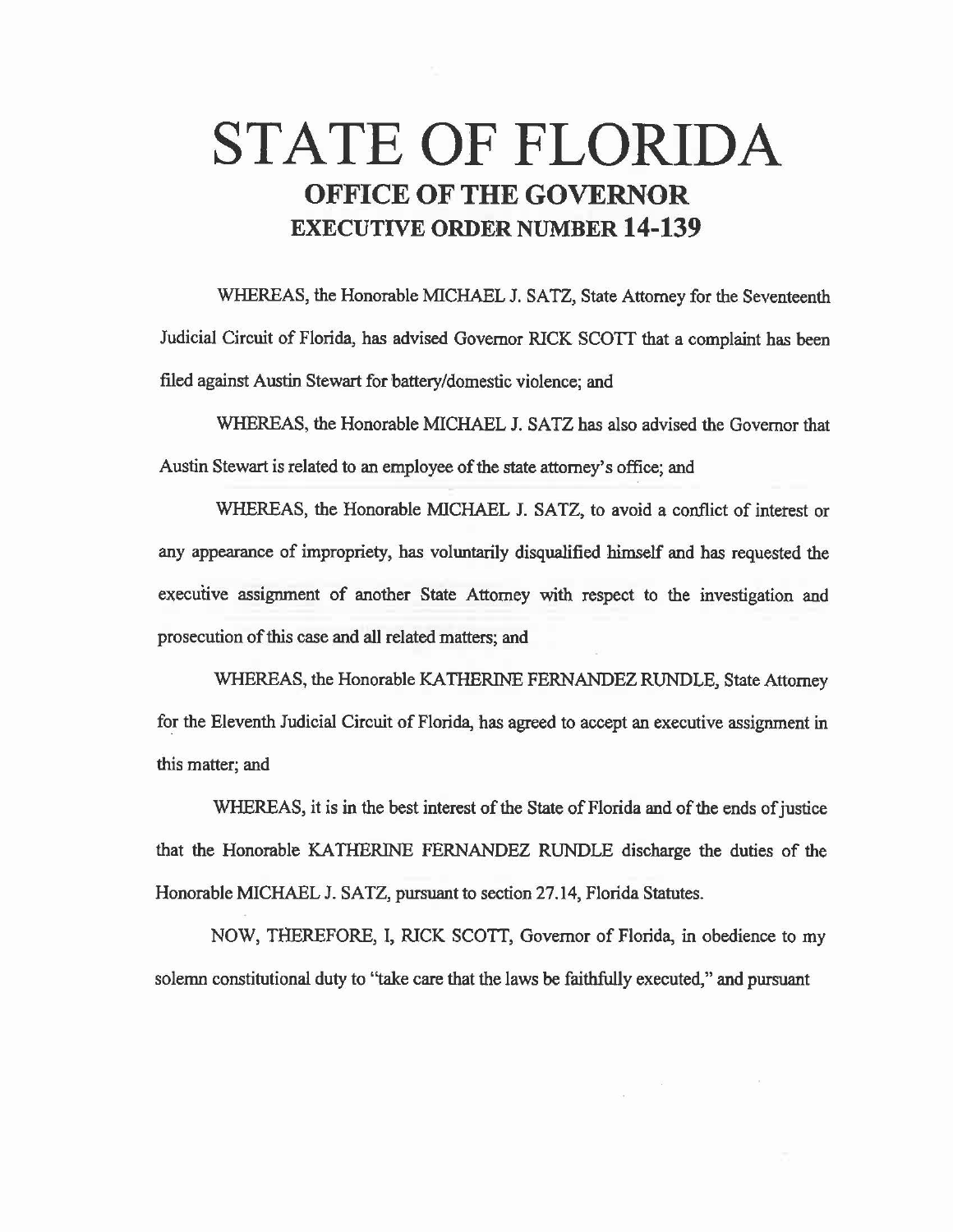to the Constitution and laws of the State of Florida, issue the following Executive Order, effective immediately:

# Section 1.

The Honorable KATHERINE FERNANDEZ RUNDLE, State Attorney for the Eleventh Judicial Circuit of Florida, referred to as the "Assigned State Attorney," is assigned to discharge the duties of the Honorable MICHAEL J. SATZ, State Attorney for the Seventeenth Judicial Circuit of Florida, as they relate to the investigation, prosecution and all matters related to Austin Stewart.

#### Section 2.

The Assigned State Attorney or one or more Assistant State Attorneys and Investigators, who have been designated by the Assigned State Attorney, shall proceed immediately to the Seventeenth Judicial Circuit of Florida, and are vested with the authority to perform the duties prescribed herein.

# Section 3.

All residents of the Seventeenth Judicial Circuit are requested, and all public officials are directed, to cooperate and render whatever assistance is necessary to the Assigned State Attorney, so that justice may be served.

# Section 4.

The period of this Executive Assignment shall be for one (1) year, to and including April 22, 2015.